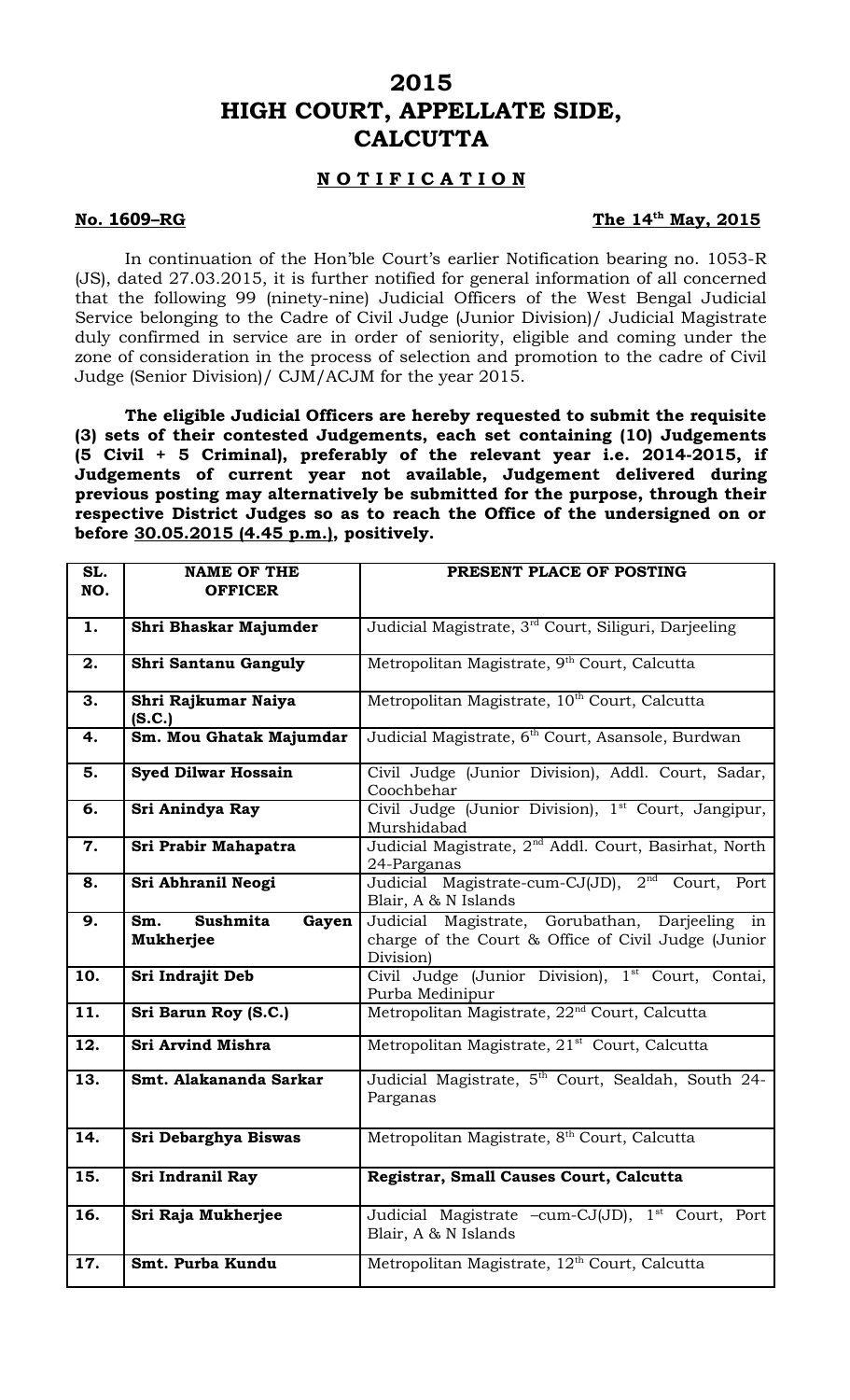| 18. | Sri Suman Kumar Ghosh                           | Registrar-cum-Metropolitan Magistrate, 7 <sup>th</sup> Court,<br>Calcutta               |
|-----|-------------------------------------------------|-----------------------------------------------------------------------------------------|
| 19. | <b>Sri Rudra Prasad Ray</b>                     | Metropolitan Magistrate, 20 <sup>th</sup> Court, Calcutta                               |
| 20. | Ranabir<br><b>Mohan</b><br>Sri<br>Chatterjee    | Metropolitan Magistrate, 13 <sup>th</sup> Court, Calcutta                               |
| 21. | <b>Sri Prosenjit Bose</b>                       | Judicial<br>Magistrate-cum-Railway<br>Magistrate,<br>Jalpaiguri                         |
| 22. | Smt. Uma Banerjee Singha<br>Roy                 | Municipal Magistrate, 4 <sup>th</sup> Court, Calcutta                                   |
| 23. | Smt. Kalyani Jogasarma                          | Municipal Magistrate, 3 <sup>rd</sup> Court, Calcutta                                   |
| 24. | <b>Sri Anupam Sarkar</b>                        | Metropolitan Magistrate, 6 <sup>th</sup> Court, Calcutta                                |
| 25. | Sri Mrityunjay Karmakar                         | Metropolitan Magistrate, 16 <sup>th</sup> Court, Calcutta                               |
| 26. | Shubhankar<br><b>Biswas</b><br>Sri<br>(S.C.)    | Metropolitan Magistrate, 14 <sup>th</sup> Court, Calcutta                               |
| 27. | <b>Sundas</b><br>Hemantika<br>Smt.<br>(S.C.)    | Municipal Magistrate, 2 <sup>nd</sup> Court, Calcutta                                   |
| 28. | Sri Dhiman Barman (S.C.)                        | Metropolitan Magistrate, 3rd Court, Calcutta                                            |
| 29. | Smt. Eden Lamasaa (S.T.)                        | Metropolitan Magistrate, 18 <sup>th</sup> Court, Calcutta                               |
| 30. | Sri Madhusudan Pal (S.C.)                       | Metropolitan Magistrate, 4 <sup>th</sup> Court, Calcutta                                |
| 31. | Sri Amitabha Das-II (S.C.)                      | Metropolitan Magistrate, 15 <sup>th</sup> Court, Calcutta                               |
| 32. | Sri Bishal Mangrati (S.C.)                      | Metropolitan Magistrate, 11 <sup>th</sup> Court, Calcutta                               |
| 33. | Smt. Suparna Ray-II (S.C.)                      | Metropolitan Magistrate, 5 <sup>th</sup> Court, Calcutta                                |
| 34. | Sri Goutam Naskar (S.C.)                        | Metropolitan Magistrate, 17 <sup>th</sup> Court, Calcutta                               |
| 35. | Mrinal Kanti Mandal<br>Sri<br>(S.C.)            | Judicial Magistrate, 5 <sup>th</sup> Court, Burdwan                                     |
| 36. | Smt. Jyotsna Roy (S.C.)                         | Judicial Magistrate, 1 <sup>st</sup> Court, Suri, Birbhum                               |
| 37. | Sri Edwin Lepcha (S.T.)                         | Judicial Magistrate, 2 <sup>nd</sup> Court, Barasat, North 24-<br>Parganas              |
| 38. | Sri Sujoy Bal (S.T.)                            | Civil Judge (Junior Division), 2 <sup>nd</sup> Court, Basirhat,<br>North 24-Parganas    |
| 39. | <b>Moktan</b><br>Sri<br>Megh<br>Dorji<br>(S.T.) | Civil Judge (Junior Division), Alipurduar, Jalpaiguri                                   |
| 40. | Ajay<br>Syangden<br>Sri<br>Raj<br>(S.T.)        | Judicial Magistrate, 6 <sup>th</sup> Court, Bankura                                     |
| 41. | Lepcha<br><b>Euepundee</b><br>Smt.<br>(S.T.)    | Judicial Magistrate, 4 <sup>th</sup> Court, Sadar, Bankura                              |
| 42. | <b>Sri Somak Das</b>                            | $1^{\rm st}$<br>Judge (Junior<br>Division),<br>Civil<br>Court,<br>Chandernagar, Hooghly |
| 43. | Sri Anil Kumar Khuswaha                         | Civil Judge (Junior Division), 1 <sup>st</sup> Court, Hooghly                           |
| 44. | Smt. Nita Sarkar                                | Judicial Magistrate, 1 <sup>st</sup> Court, Malda                                       |
| 45. | Sri Arindam Dutta                               | Judicial Magistrate, 4 <sup>th</sup> Court, Katwa, Burdwan                              |
| 46. | Sri Subhadeep Ray                               | Civil Judge (Junior Division), Jhargram, Paschim<br>Medinipur                           |
| 47. | Sri Durgasankar Rana                            | Civil Judge (Junior Division), Suri, Birbhum                                            |
| 48. | <b>Smt. Tanima Das</b>                          | Judicial Magistrate, 6 <sup>th</sup> Court, Paschim Medinipur                           |
| 49. | Smt. Debasree Lahiri                            | Judicial Magistrate, 2 <sup>nd</sup> Court, Katwa, Burdwan                              |
| 50. | Sri Jyotirmoy Bhattachrjee                      | Judicial Magistrate, Additional Court, Hooghly                                          |
| 51. | Madhumita<br>Smt.<br>Chowdhury                  | Civil Judge (Junior Division), 1 <sup>st</sup> Court, Paschim<br>Medinipur              |
| 52. | Sri Debasish Santra                             | Judicial Magistrate, 1st Court, Barasat, North 24-<br>Parganas                          |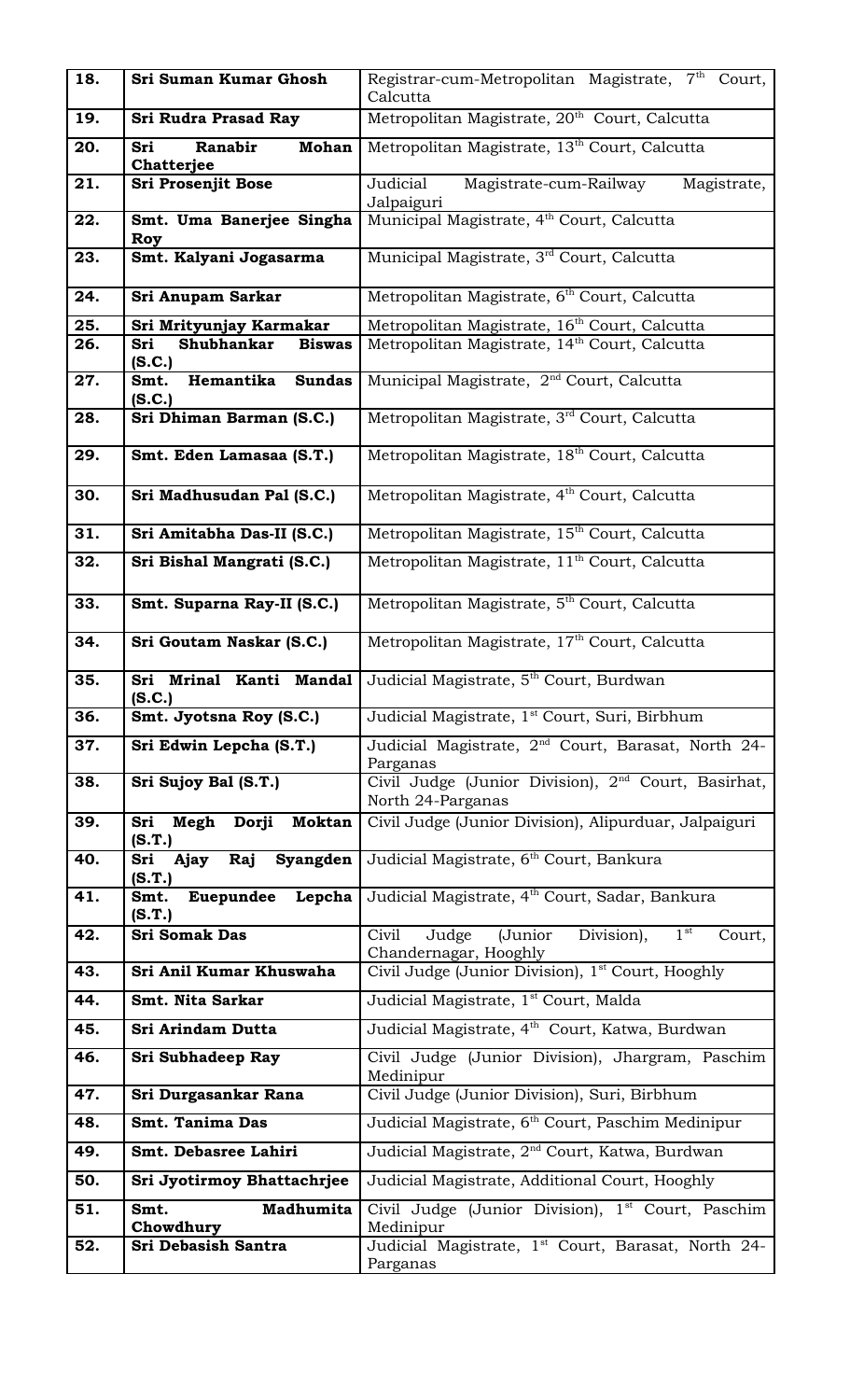| 53. | Smt. Asmita Samajdar             | Civil Judge (Junior Division), 2 <sup>nd</sup> Court, Contai,<br>Purba Medinipur         |
|-----|----------------------------------|------------------------------------------------------------------------------------------|
| 54. | Sri Parag Neogi                  | Judicial Magistrate, 5 <sup>th</sup> Court, Barrackpore, 24-                             |
|     |                                  | Parganas (North)                                                                         |
| 55. | <b>Smt. Susmita Chowdhury</b>    | Civil Judge (Junior Division), 4 <sup>th</sup> Court, Alipore,<br>South 24-Pgnas         |
| 56. | Sri Ayan Majumdar                | Judicial Magistrate, Jhargram, Paschim, Medinipore                                       |
| 57. | Sri Animesh Ghosh                | Judicial Magistrate, 3 <sup>rd</sup> Court, Tamluk, Purba<br>Medinipur                   |
| 58. | Sri Binod Mahato (S.C.)          | Civil Judge (Junior Division), 3rd Court, Burdwan                                        |
| 59. | Md. Ehteshamuddin                | Civil Judge (Junior Division), 1 <sup>st</sup> Court, Durgapur,<br>Burdwan               |
| 60. | Smt. Jhilam Gupta                | Judicial Magistrate, 2 <sup>nd</sup> Court, Raiganj,<br>Uttar<br>Dinajpur                |
| 61. | Sri Indranil Halder              | Judicial Magistrate, Raiganj, Uttar Dinajpur                                             |
| 62. | Smt. Urmi Sinha                  | Civil Judge (Junior Division), Kakdwip, South 24-<br>Parganas                            |
| 63. | Sri Kuntal Bhattacharyya         | Judicial Magistrate, 3rd Court, Malda                                                    |
| 64. | Sri Monodeep Dasgupta            | Judicial Magistrate, 1 <sup>st</sup> Court, Diamond Harbour, 24-                         |
| 65. | Md. Rafique Alam                 | Parganas (South)<br>Judicial Magistrate, Darjeeling                                      |
| 66. | Sri S.M. Shahnawaz               | Judicial Magistrate, 2 <sup>nd</sup><br>Court,<br>Berhampore,<br>Murshidabad             |
| 67. | Sri Subhra Kanti Dhar            | Judicial Magistrate, 8 <sup>th</sup> Court, Alipore, South 24-<br>Parganas               |
| 68. | Sri Jagatjyoti Bhattachjee       | Judicial Magistrate, Municipal Court, Howrah                                             |
| 69. | Smt. Aditi Ghosh                 | Judicial Magistrate, Balurghat, Dakshin Dinajpur                                         |
| 70. | Sri Susangeet Kr. Das            | Judicial Magistrate, 3 <sup>rd</sup> Court, Barrackpore, North<br>24-Parganas            |
|     |                                  |                                                                                          |
| 71. | <b>Sri Sounak Mukherjee</b>      | Judicial Magistrate, 3 <sup>rd</sup> Court, Chinsurah, Hooghly                           |
| 72. | <b>Smt. Srinita Das</b>          | Judicial Magistrate, 4 <sup>th</sup> Court, Krishnagar, Nadia                            |
| 73. | Sri Debasish Panja               | Law Officer, Public Vehicles Department, Calcutta                                        |
| 74. | Smt. Sathi Mukherjee             | $1^{\rm \, st}$<br>Magistrate,<br>Judicial<br>Court,<br>Jangipur,<br>Murshidabad         |
| 75. | <b>Sri Kuntal Chatterjee</b>     | Civil Judge (Junior Division), 1 <sup>st</sup> Court, Barasat,                           |
| 76. | Sri Sutirtha Banerjee            | North 24-Parganas<br>Civil Judge (Junior Division), 2 <sup>nd</sup> Addl. Court, Contai, |
| 77. | Sri Debajyoti Mukherjee          | Purba Medinipore<br>Civil Judge (Junior Division), <sup>1st</sup> Court, Bolpur,         |
| 78. | <b>Smt. Sutapa Mullick</b>       | Birbhum<br>Judicial Magistrate, 5 <sup>th</sup> Court, Paschim Medinpur                  |
| 79. | Soumitra<br><b>Kumar</b><br>Sri  | Judicial Magistrate, 2 <sup>nd</sup> Court, Arambagh, Hooghly                            |
| 80. | Ganguly<br>Sri Subhra Som Ghosal | Judicial Magistrate, 5 <sup>th</sup> Court, Paschim Medinipur                            |
| 81. | Smt. Jayati Saha                 | Judicial Magistrate, 2 <sup>nd</sup> Court, Chinsurah, Hooghly                           |
| 82. | Sri Mandip Saha Roy              | Judicial<br>Magistrate, Bidhannagar,<br>North<br>$24-$                                   |
| 83. | Sri Satyajit Maiti               | Parganas<br>Judicial Magistrate, 2 <sup>nd</sup> Court, Chandernagore,                   |
| 84. | Sri Sandip Kumar Kundu           | Hooghly<br>Civil Judge (Junior Division), Barrackpore, North 24-                         |
| 85. | Nuruzzaman Ali                   | Parganas<br>Civil Judge (Junior Division), 3rd Court, Diamond                            |
| 86. | <b>Smt. Moumita Roy</b>          | Harbour, 24-Parganas (South)<br>Civil Judge (Junior Division), Kalyani, Nadia            |
| 87. | Smt. Suparna Dutta               | Judicial Magistrate, 2 <sup>nd</sup> Court, Siliguri, Darjeeling                         |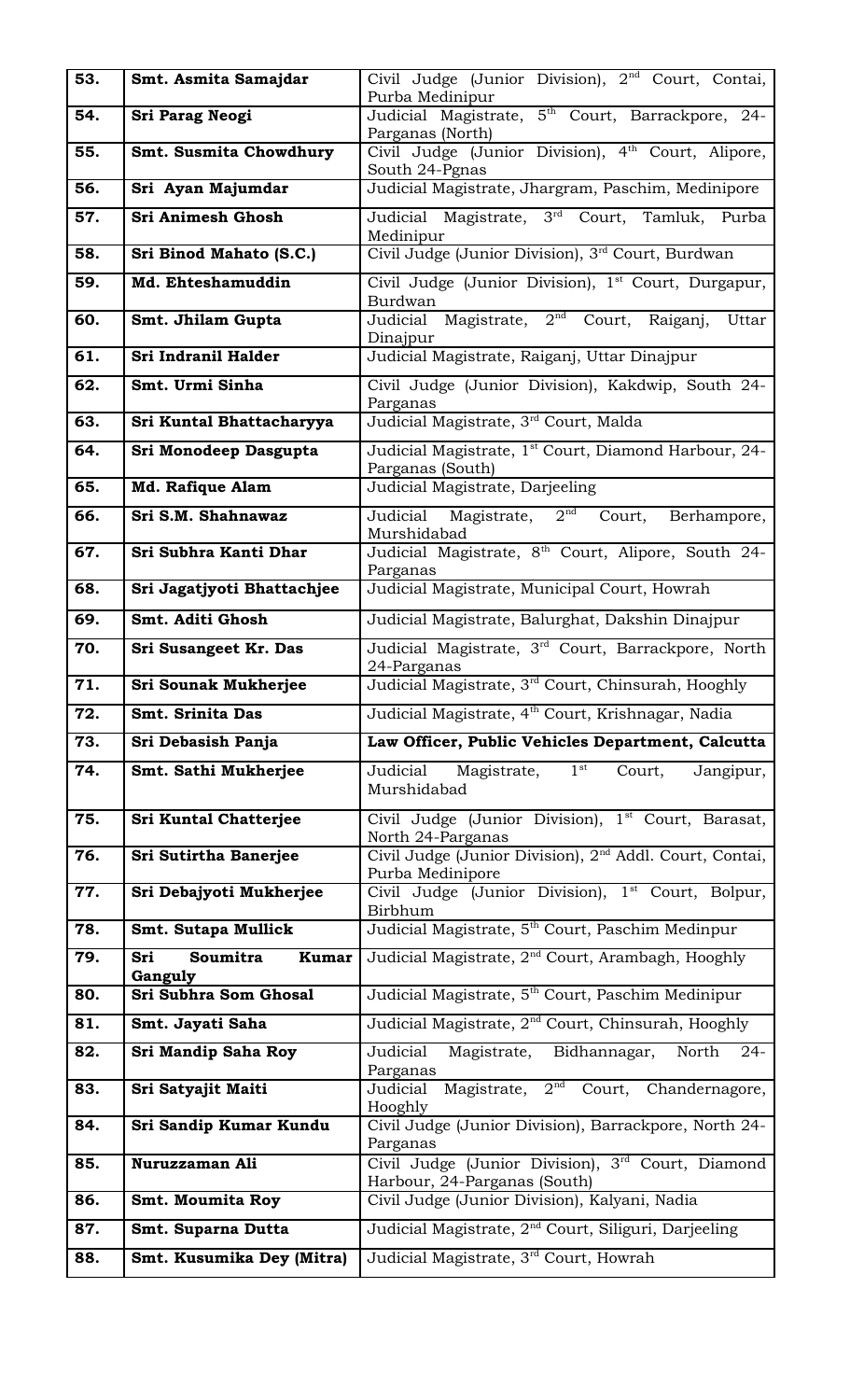| 89. | Sri Surajit Mondal           | Judicial Magistrate, 2 <sup>nd</sup> Court, Suri, Birbhum                              |
|-----|------------------------------|----------------------------------------------------------------------------------------|
| 90. | Smt. Indrani Gupta           | Judicial Magistrate, 2 <sup>nd</sup> Court, Jalpaiguri                                 |
| 91. | Sri Uday Rana (S.C.)         | Judicial Magistrate, 5 <sup>th</sup> Court, Hooghly                                    |
| 92. | Smt. Himika Das (Banerjee)   | Judicial Magistrate, Baruipur, 24-Parganas (South)                                     |
| 93. | Smt. Sarmistha Ghosh-I       | Judicial Magistrate, 3 <sup>rd</sup> Court, Durgapur, Burdwan                          |
| 94. | <b>Smt. Tanusree Dutta</b>   | Judicial Magistrate, 3 <sup>rd</sup> Court, Bankura                                    |
| 95. | Sri Pradip Bandyopadhyay     | Judicial Magistrate, 1 <sup>st</sup> Court, Rampurhat, Birbhum                         |
| 96. | Smt. Arkabrati Neogi         | Civil Judge (Junior Division), 1 <sup>st</sup> Court, Berhampore,<br>Murshidabad       |
| 97. | <b>Smt. Mohua Roy (Basu)</b> | Civil Judge (Junior Division), 6 <sup>th</sup> Court, Alipore, 24-<br>Parganas (South) |
| 98. | <b>Smt. Mala Chakraborty</b> | Judicial Magistrate, 6 <sup>th</sup> Court, Krishnagar, Nadia                          |
| 99. | <b>Smt. Aliva Roy</b>        | Judicial Magistrate, 5 <sup>th</sup> Court, Asansol, Burdwan                           |

For further information, if any, the office of the Assistant Registrar-I, High Court, A.S., Calcutta, may be contacted on all working days, between (11.00 a.m. and 4.45 p.m.), over Phone No. 033-2254-8065/033-2243-6080

> **Sd/- Sugato Majumdar Registrar General-cum-Secretary, Selection Board**